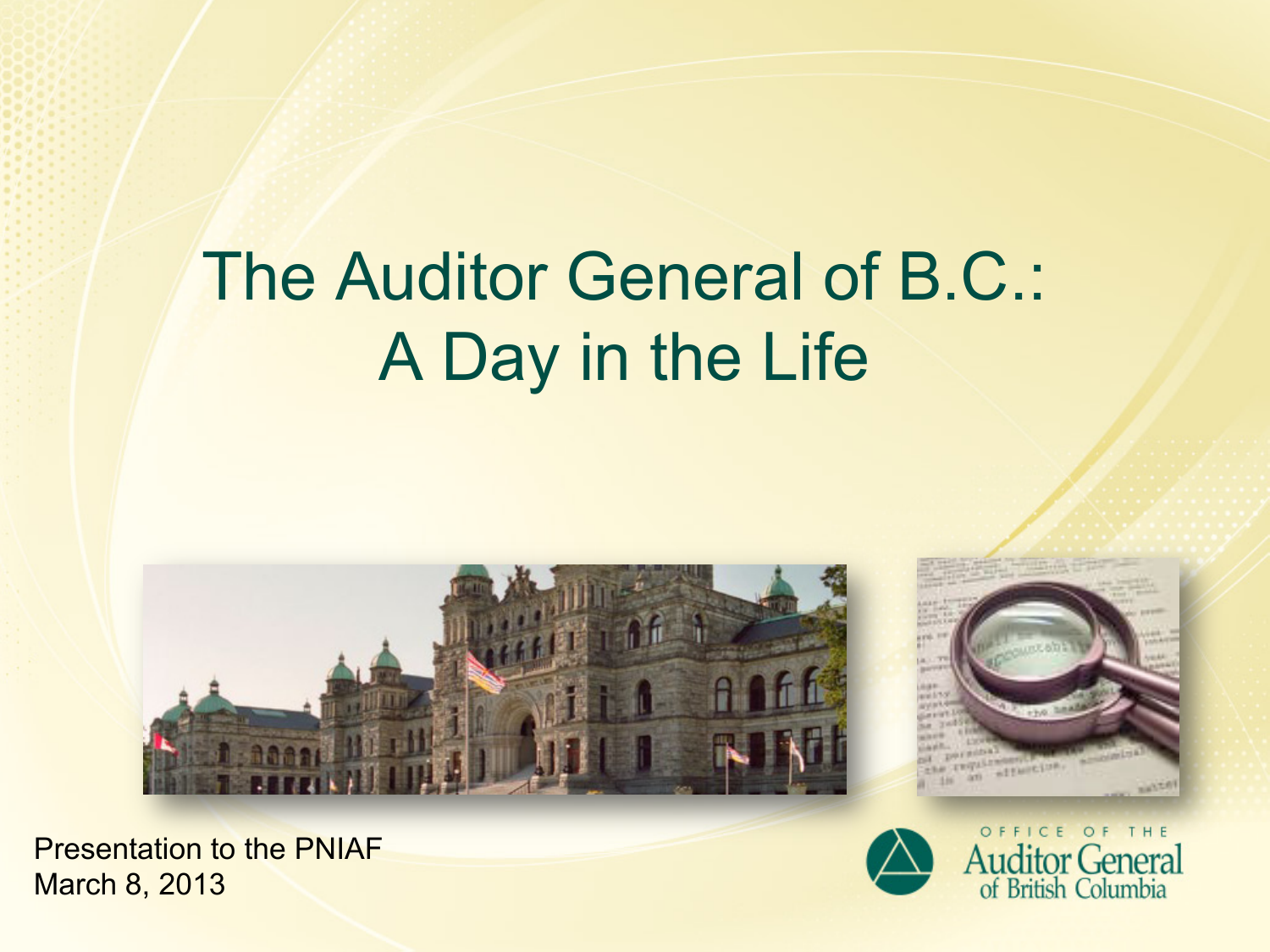### **Overview**

- Background
	- The B.C. context
	- Independence the theory
	- Mandate
- Independence recent experience
	- Comparison with other legislative auditors
	- Selection process a work in progress
- Recent work: Independence in action



OFFICE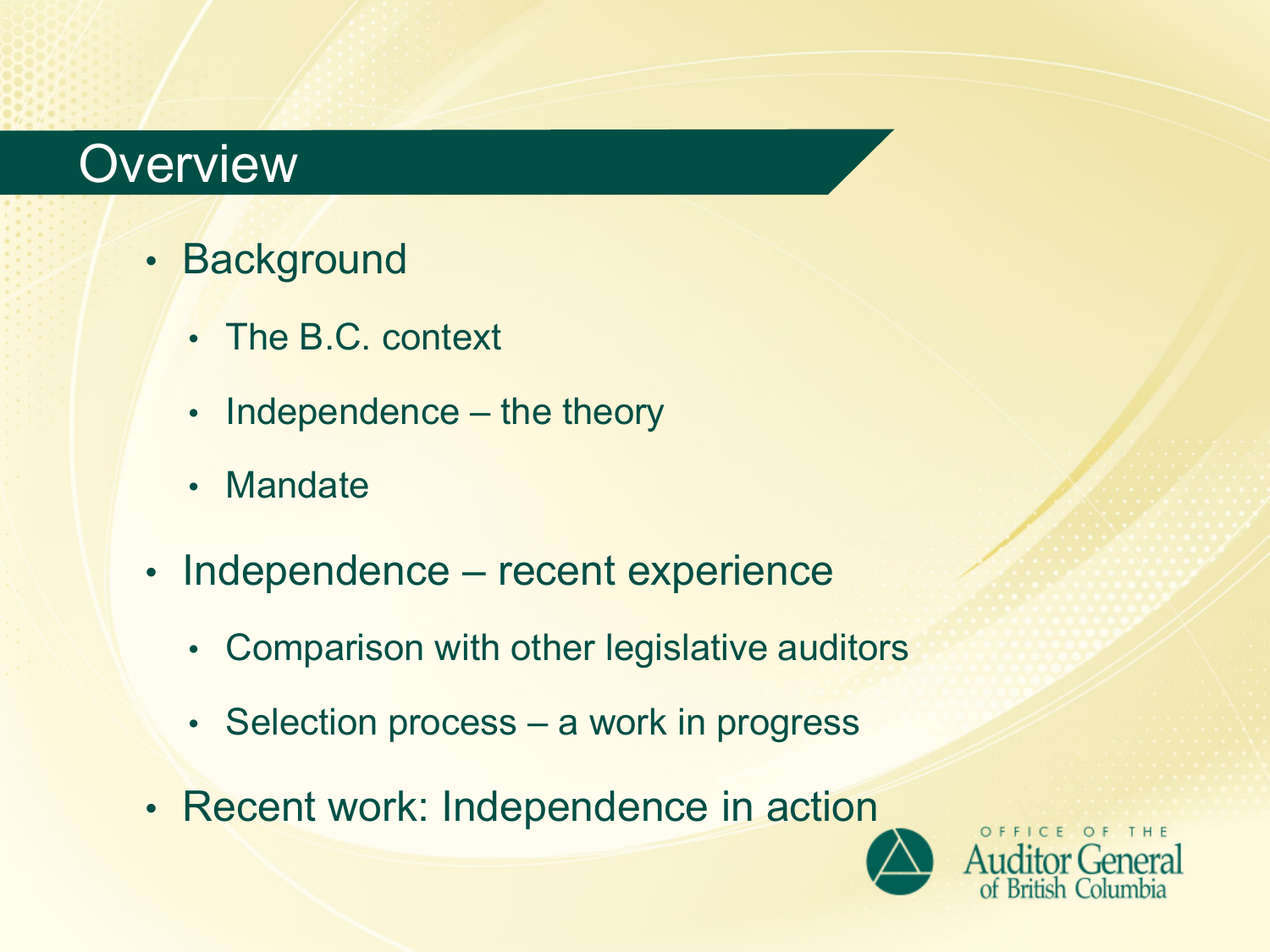### The B.C. Context

- Population: 4.5 million (3<sup>rd</sup> largest province)
- GDP: \$190B (4<sup>th</sup> largest in Canada)
- Legislative Assembly made up of:
	- 45 members of governing Liberal Party
	- 36 members of opposition New Democratic Party
	- 4 independent members with no party affiliation
- Fixed election dates next is May 14, 2013

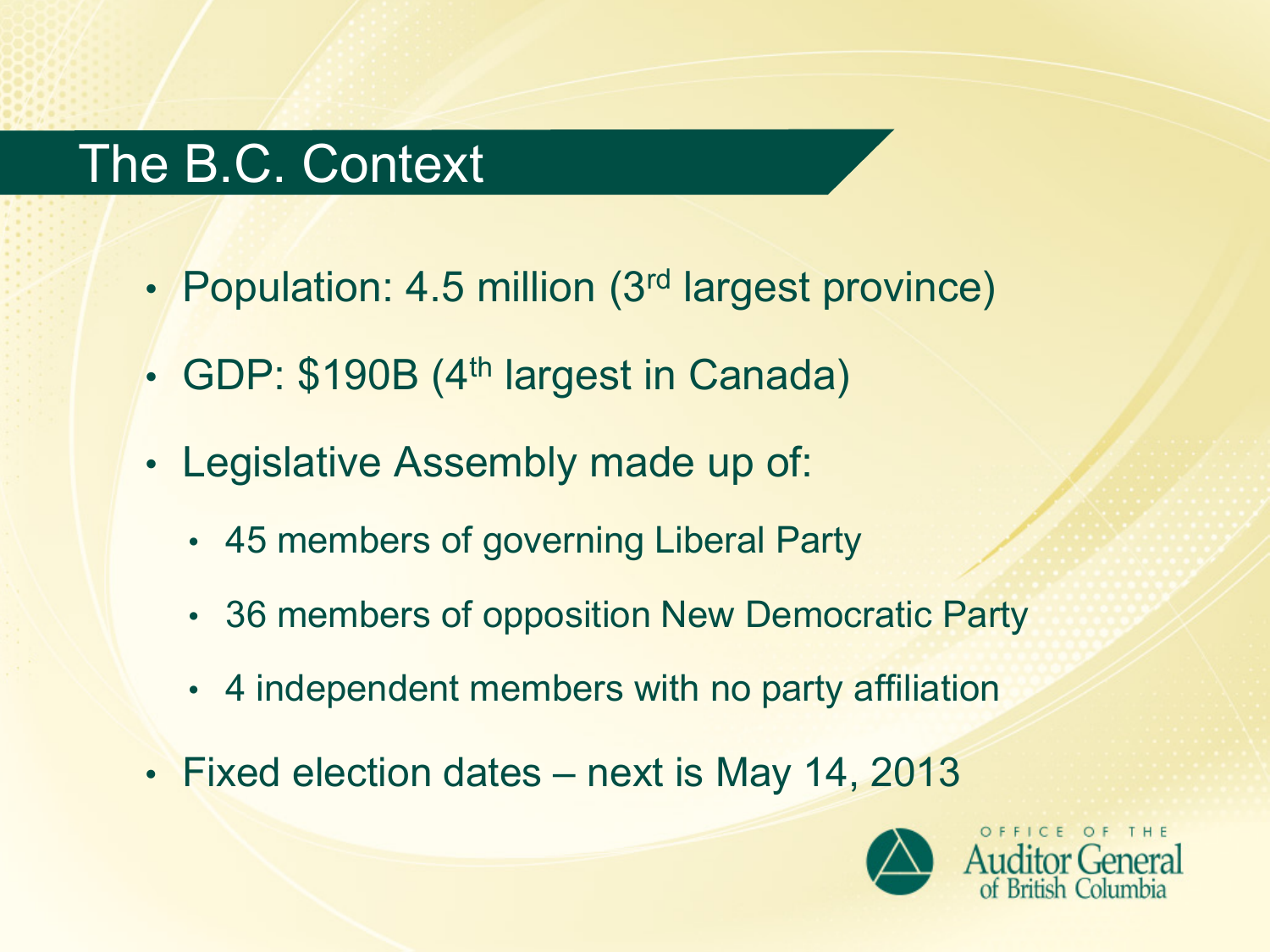### Independence: the structure

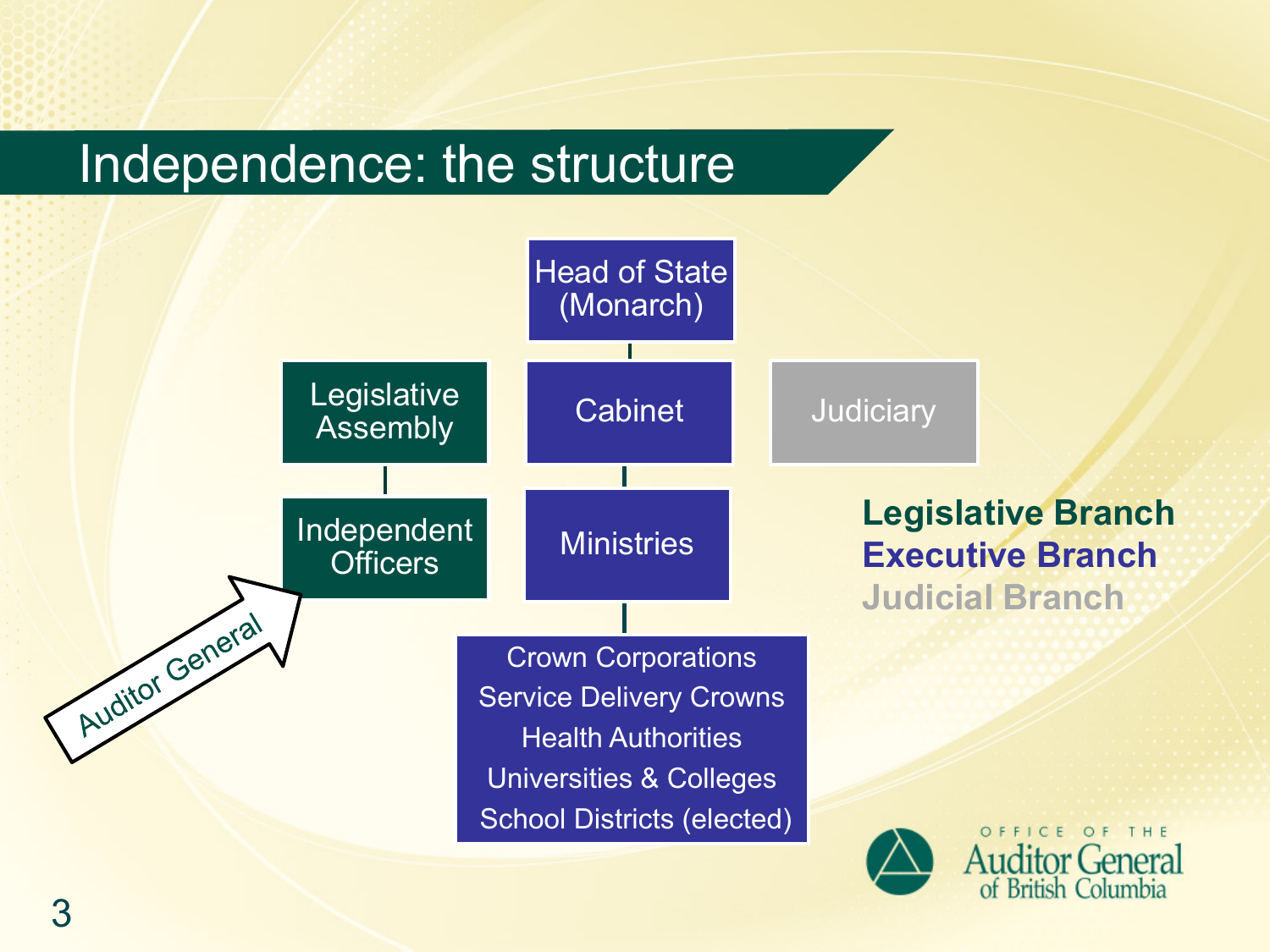### The Auditor General of B.C.

- Established in 1977 through the *[Auditor General Act](http://www.bclaws.ca/EPLibraries/bclaws_new/document/ID/freeside/00_03002_01)*
- Auditor General must provide an opinion on the B.C. government's Summary Financial Statements
- Act also enables the Auditor General to:
	- Conduct audits of any organization in the government reporting entity
	- Conduct audits of individuals or organizations in relation to transactions of government funds ('follow-the-dollar')
	- Access information and summon witnesses
	- Report on findings
- 115 full-time staff and \$15.75M budget

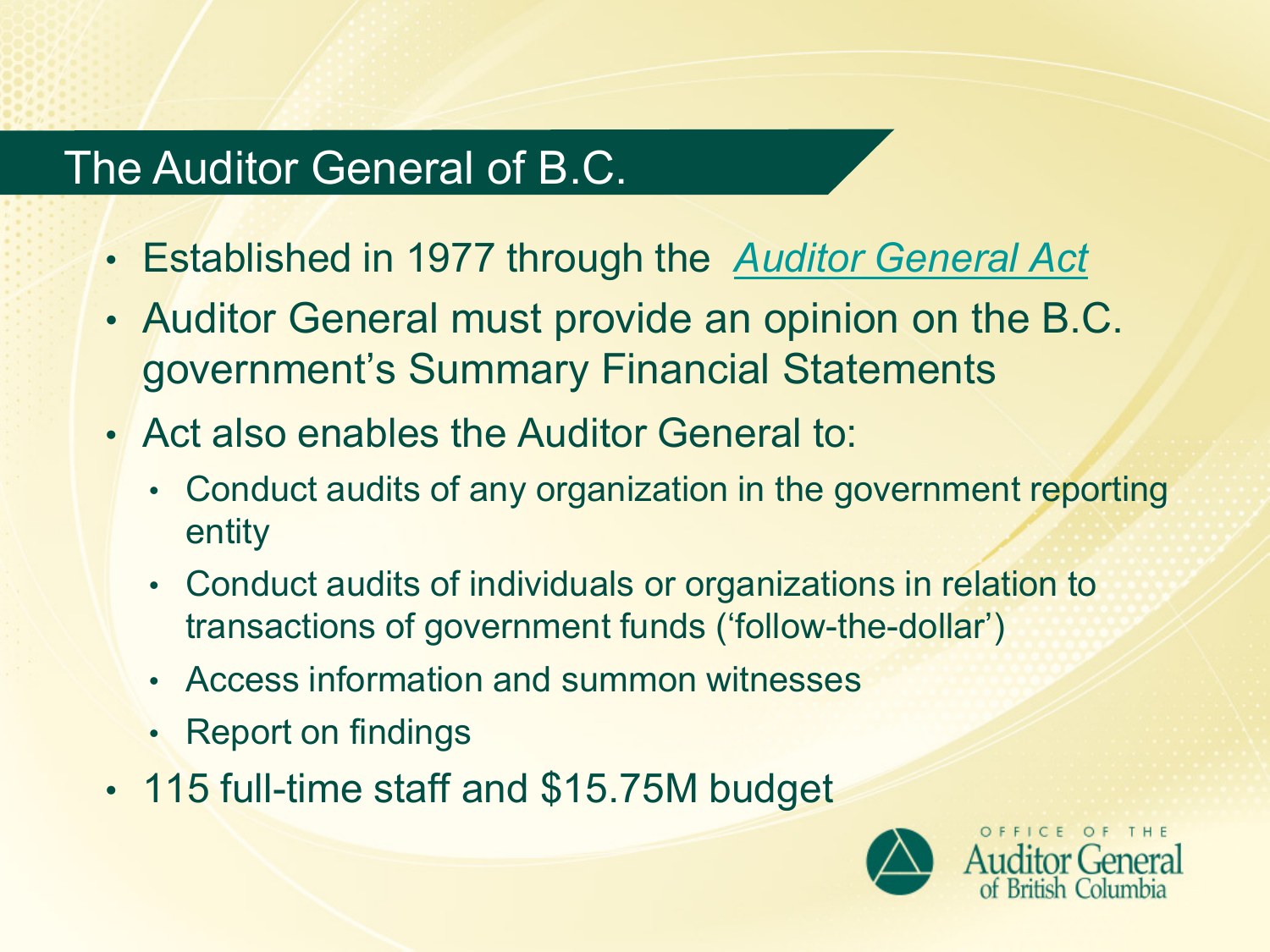### The Auditor General of B.C.

- Appointed for a six-year term by the Legislative Assembly (potential for one renewal)
- 2003 update to Act (with stated intent to, among other things 'confirm independence of appointment') created
	- Special Committee is struck for selecting Auditor General
	- 3 members of government (including committee chair)
	- 2 members of opposition
	- *In camera* discussions
	- Notified 6 months in advance if office-holder wishes to be reappointed
	- Must make unanimous recommendation in order to re-appoint

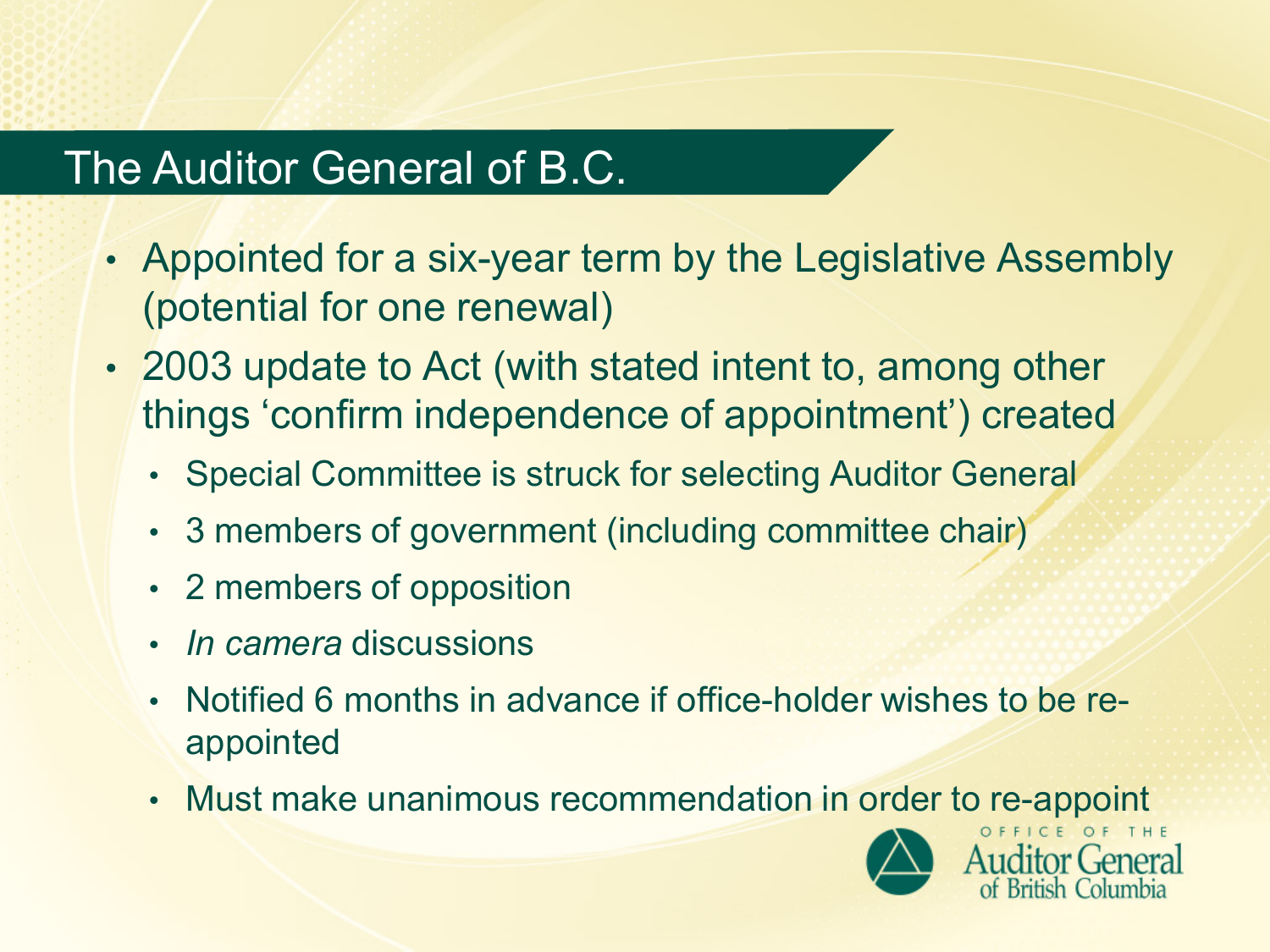### Initial Outcome

- First Auditor General to go through B.C.'s updated re-appointment process
	- Numerous difficulties
	- No unanimous decision by committee
- Became a major story in the media, and with the public
- As a result, Premier proposed further changes to the Act, and requested committee reconsider

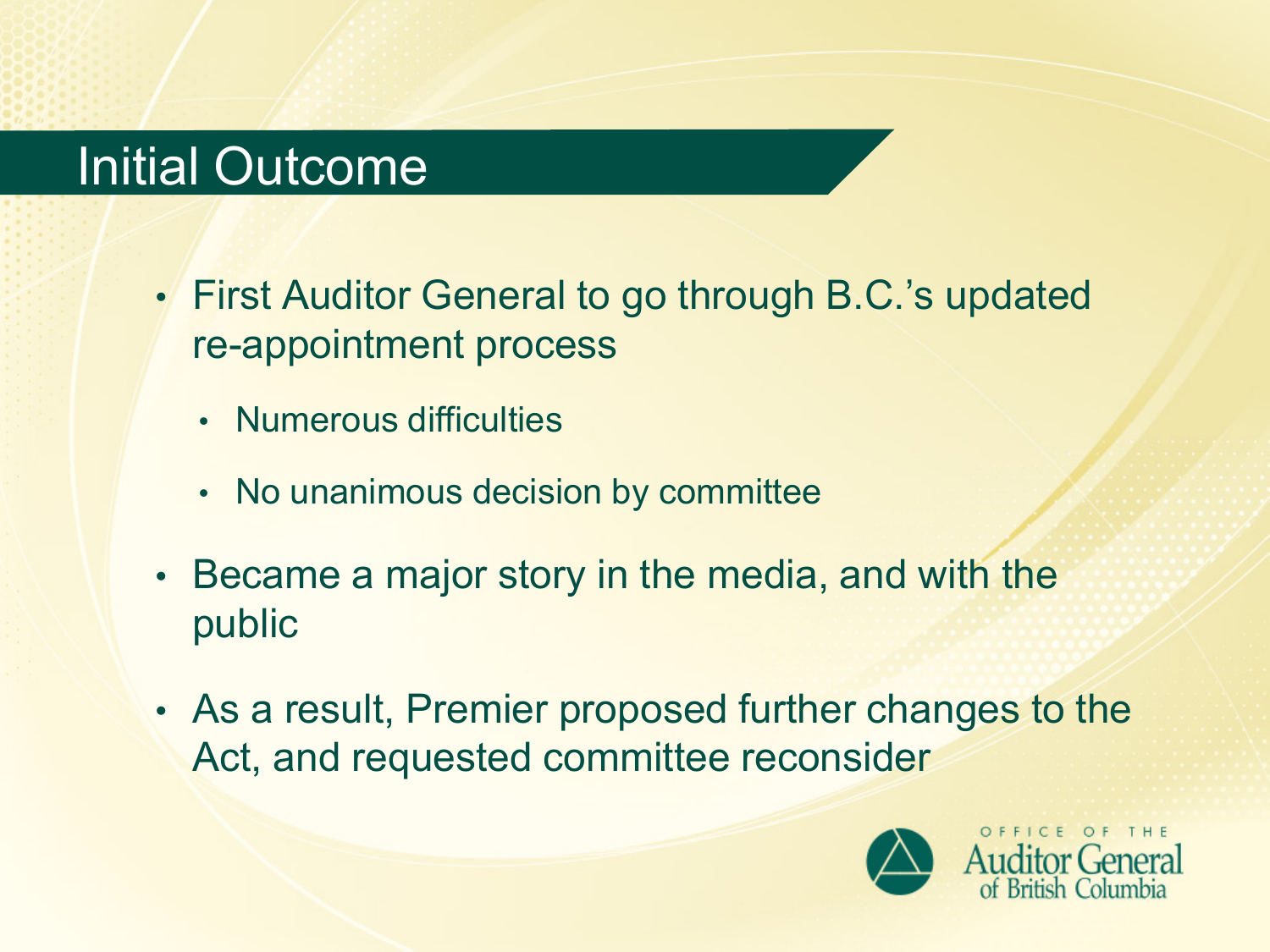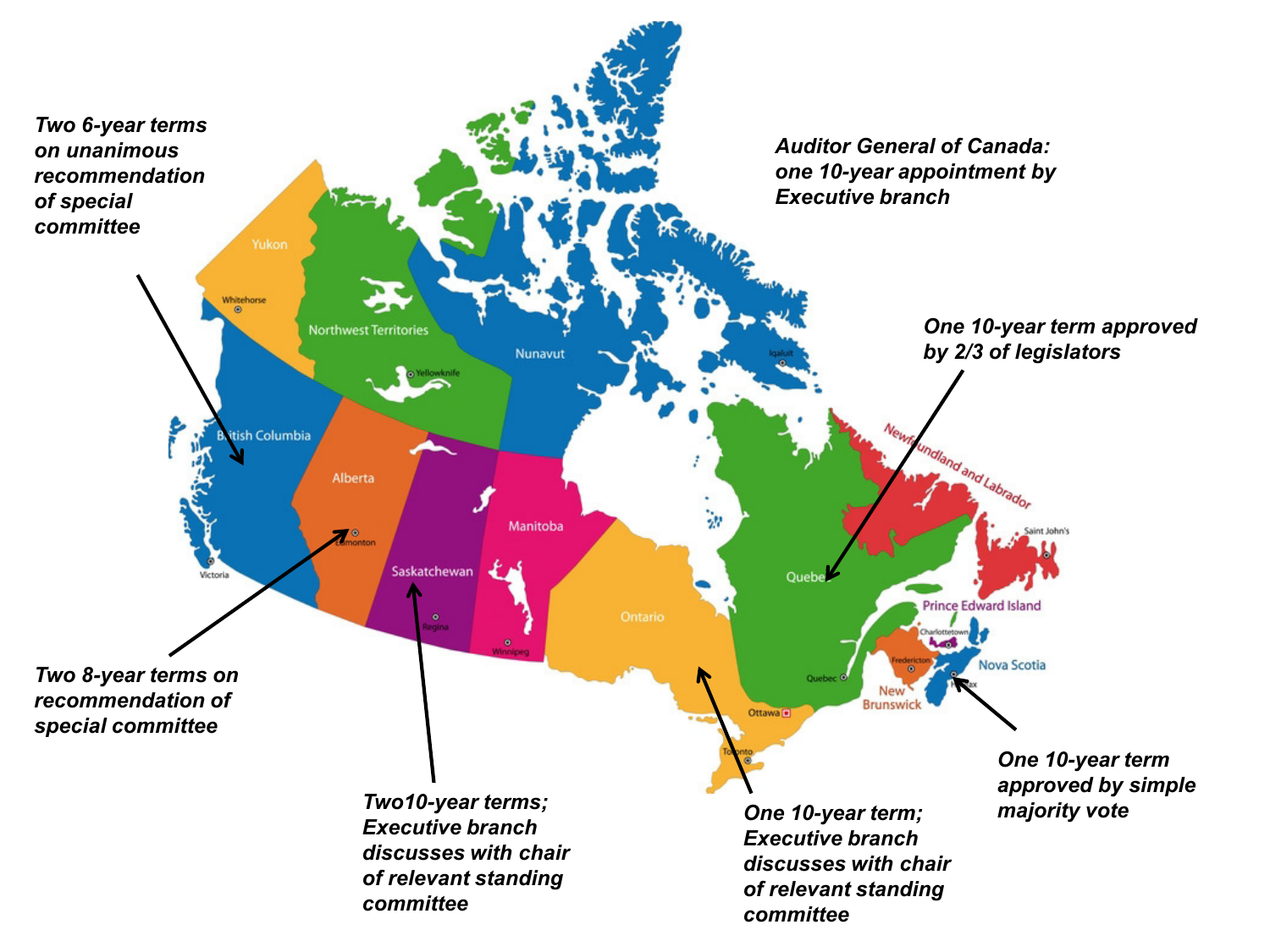### Final Outcome

- In response, Executive branch proposes:
	- 8-year term
	- No possibility of reappointment
	- Request for committee to reconsider decision
- Committee's unanimous recommendation second term ending October 2015
- What would anyone do in such a situation?

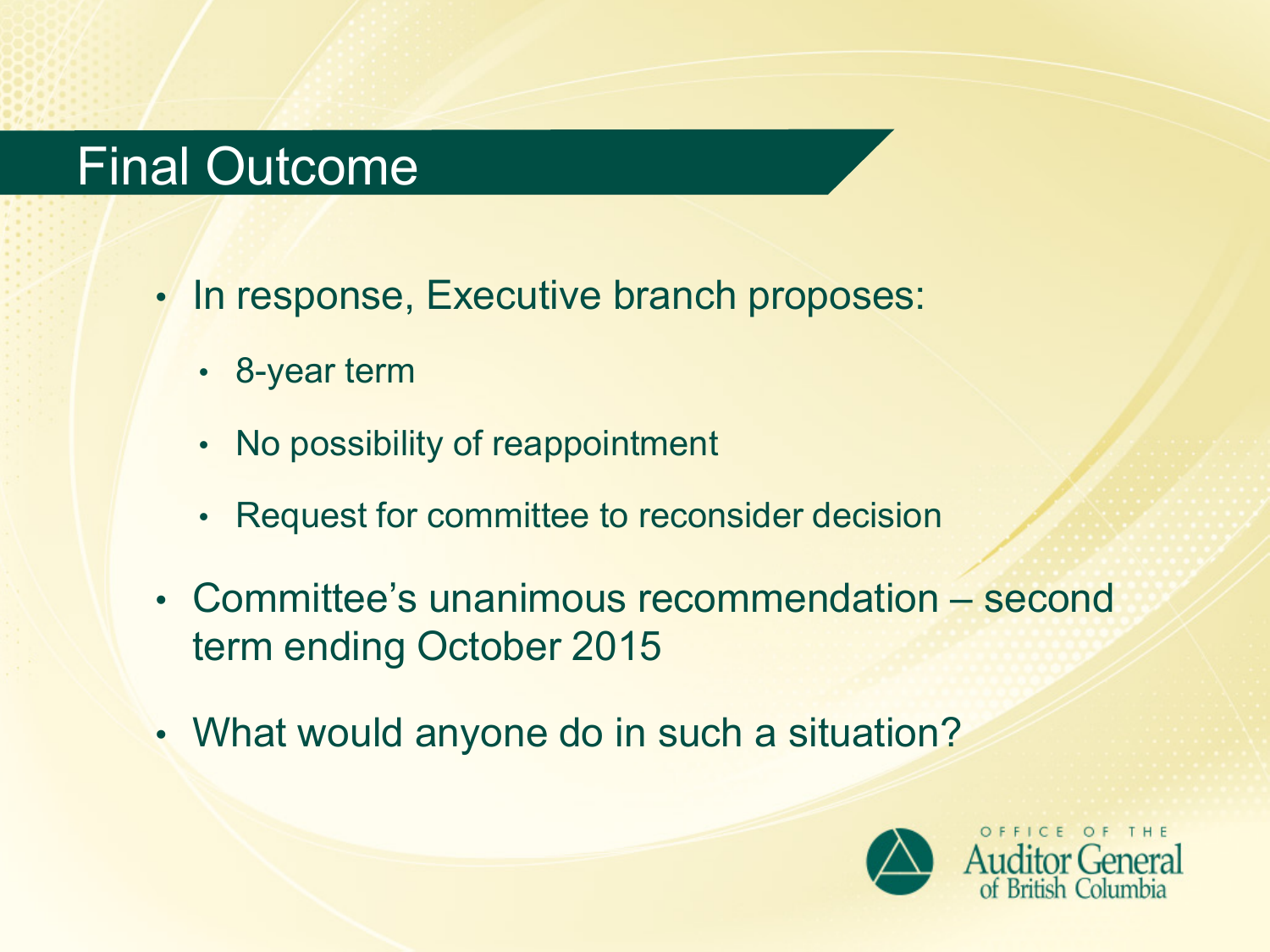# [Health Funding Expla](http://www.bcauditor.com/online/pubs/775/775)ined

This extract from Exhibit 1 shows Pharmacare within the context of the Ministry of Health's expenditures.



- Information piece (not an audit)
- Provided overview of \$15.5B in spending
- Fills a gap in public knowledge:
	- Where do health dollars go?
	- Does health spending align with government's stated priorities?
- Some overall findings:
	- Nearly half of all spending is on acute care
	- Disease prevention and health promotion a major theme; only 5% of spending



OFFICE OF THE Auditor General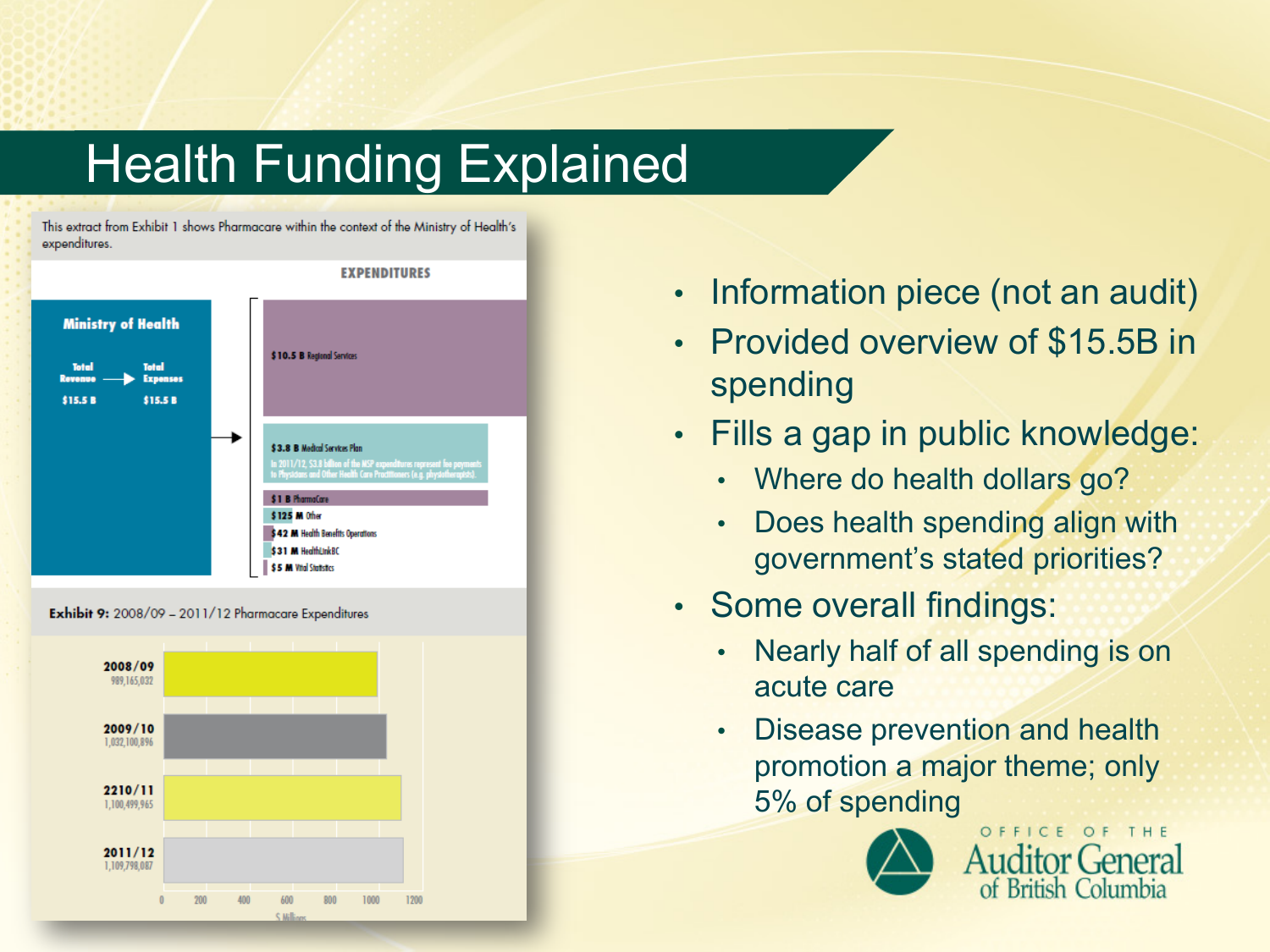# JUSTIN

- Computerized criminal justice system in use since 2001
- Audit revealed serious security flaws
- [High-level report only –](http://www.bcauditor.com/pubs/2013/report9/securing-justin-system-access-and-security-audit-ministry) no sensitive information published
	- 100 recommendations made to management 5 in public report
	- Still delayed the report to give government time to address major concerns
	- Part of collegial approach but used mandate when needed

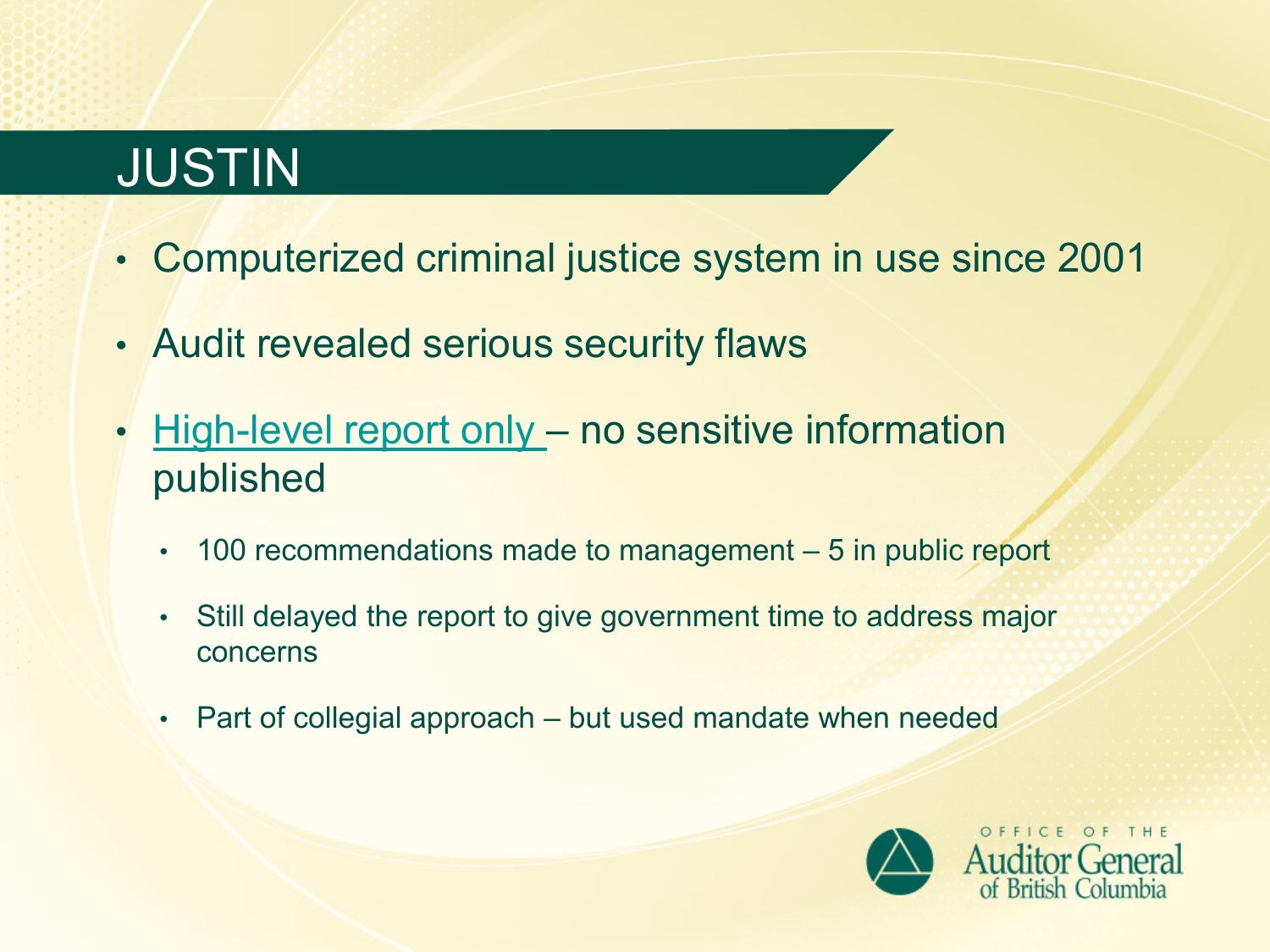#### **SPECIES PROFILE**

#### **BOREAL CARIBOU**

B.C.'s boreal caribou are declining primarily because of unnaturally high predation rates resulting from the rapid development of petroleum exploration across their range and the associated effects of roads, seismic lines and pipelines impacting their habitat (view video).

To help provide habitat for boreal caribou, government has established ungulate winter ranges where certain activities are restricted for specific industries during the winter months.

In 2011, government published a new implementation plan with a number of measurable targets, including protecting habitat and monitoring the effectiveness of management actions. This plan predicts that the boreal caribou have a high probability of disappearing from at least two ranges in B.C.



**BOREAL CARIBOU** PHOTO: CONRAD THIESSEN

### **Biodiversity**

- Government's management practices pivotal in conserving biodiversity
	- 94% of B.C. is Crown land
- Audit found that government doesn't know whether its actions are conserving biodiversity
	- Lack of data on species and habitat
	- Gaps in legislation, no clear responsibilities
- Government measuring and reporting on conserving biodiversity is inadequate
- Six recommendations in report



OFFICE OF THE **Auditor General**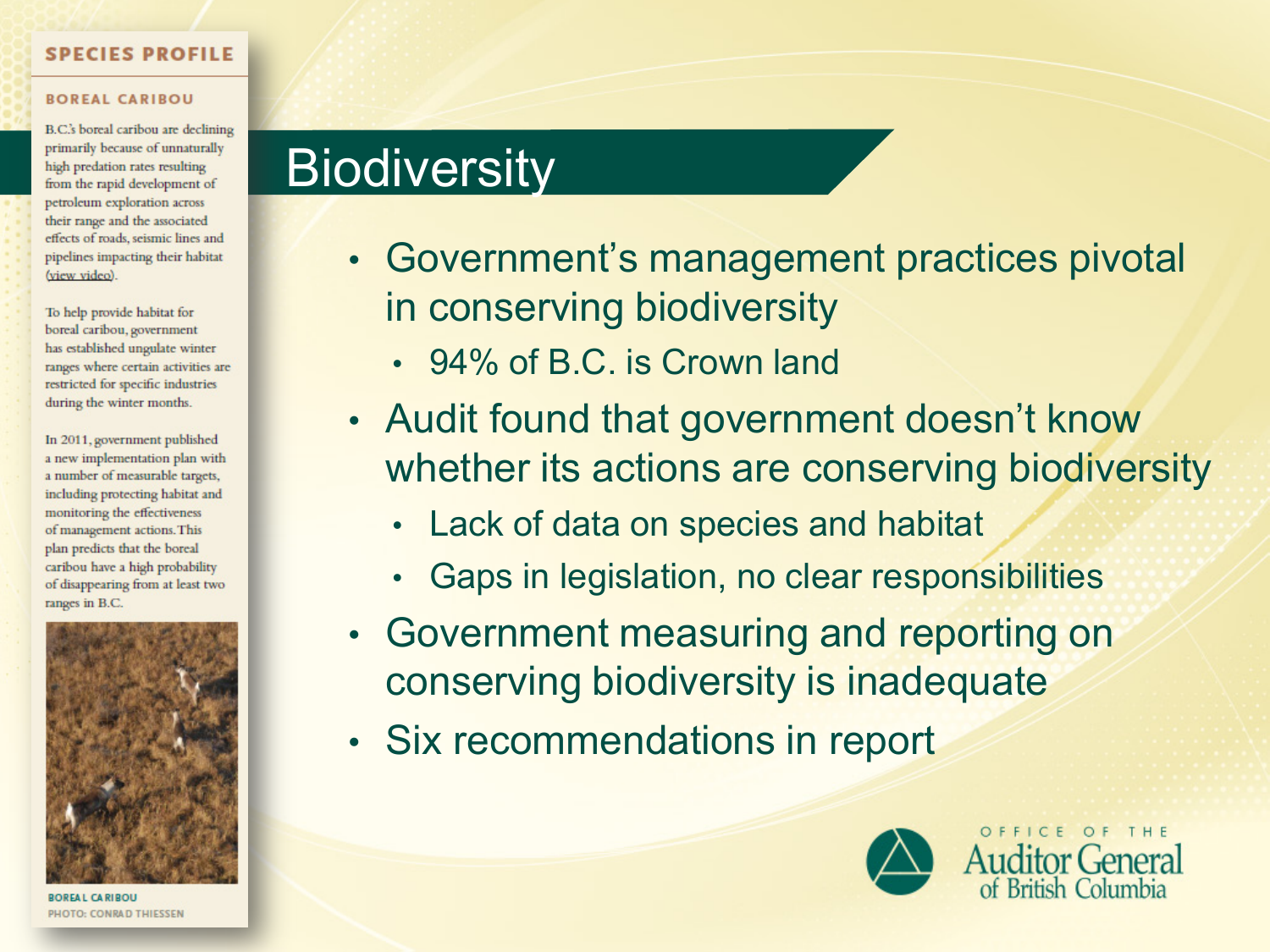# Audit of the Legislative Assembly

### *Background*

- Represents citizens, passes laws, approves budgets and scrutinizes the executive branch of government.
- Annual budget \$60-70 million can expend additional funds without further approval
- 2007 report none of the recommendations implemented
- Began auditing financial records; key findings published 2012
	- significant deficiencies in financial control and governance
	- unable to conclude if the trial balance was fairly stated for any of the three years audited

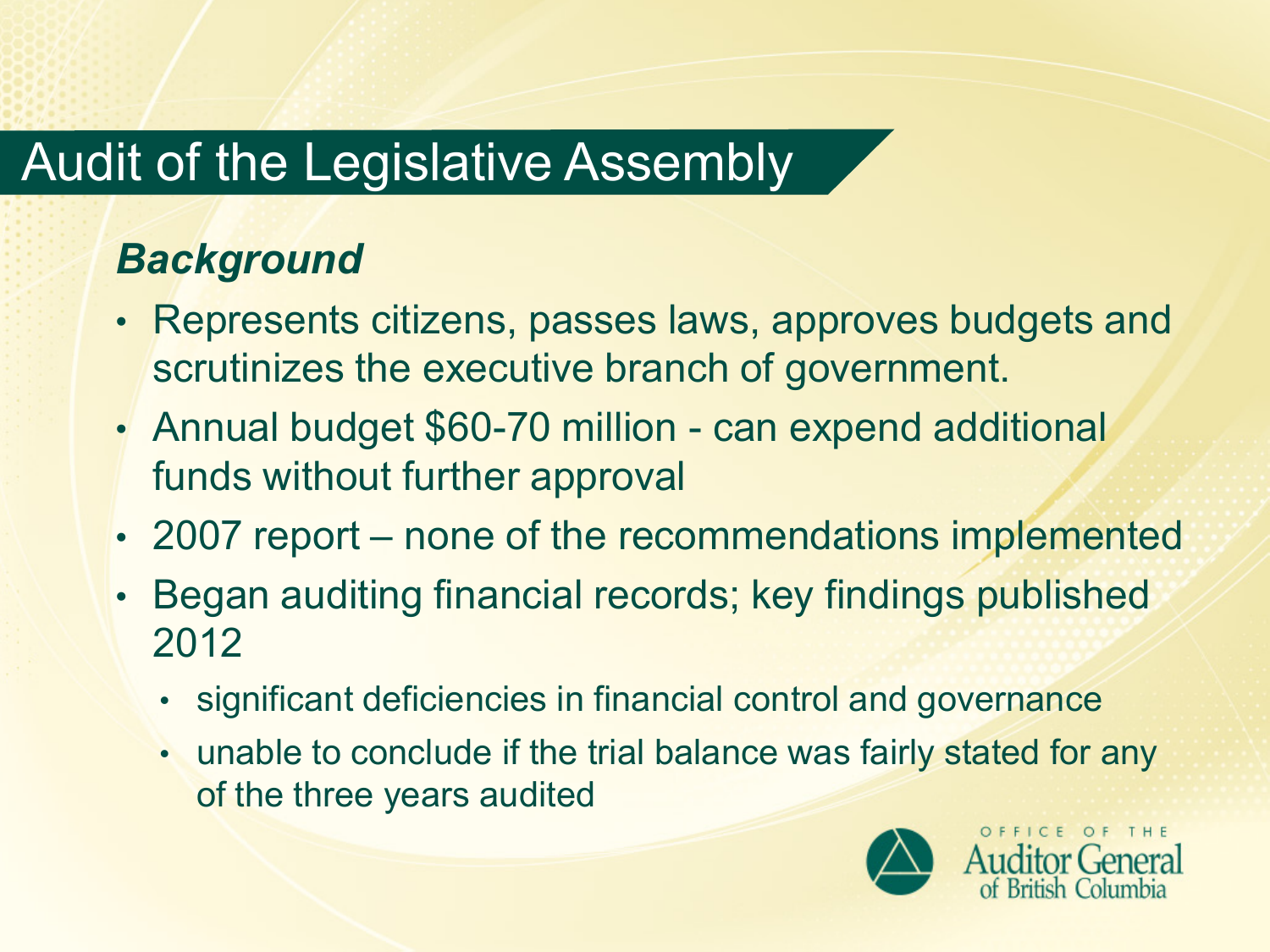# Audit of the Legislative Assembly

### *Update*

- Shortly after report was released:
	- Governance committee now holding public meetings
	- Wider disclosure of elected representatives' expenses
	- Senior staff member seconded to assist
	- Transparency, accountability and good governance reinforced
- Recent report reaffirms the importance of financial management and governance
	- Acknowledges initial positive steps by senior management and management committee
	- Commits to following these issues until resolves

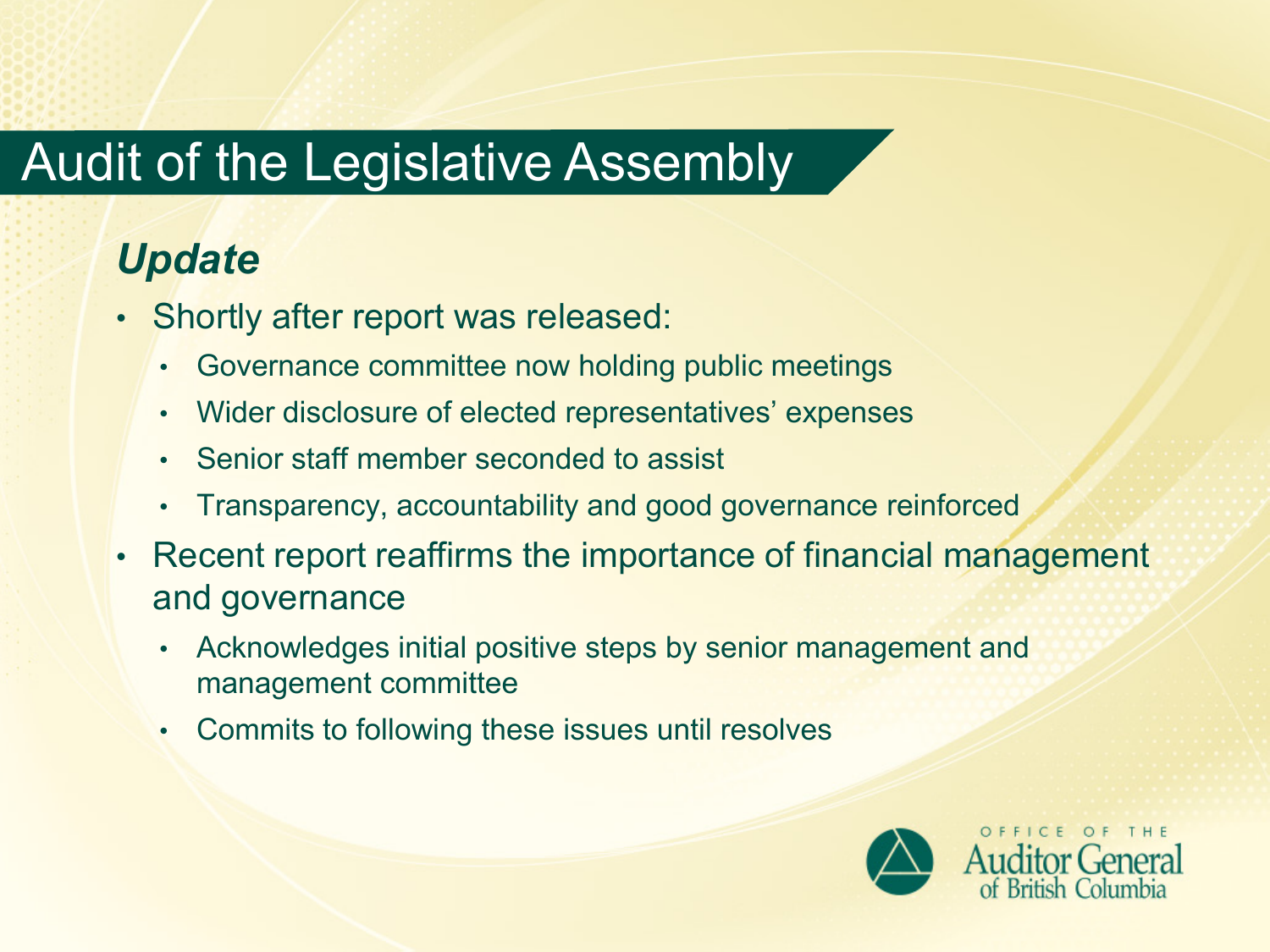# Reports released in fall 2012

- *[Follow-up report: Updates on the status of](http://www.bcauditor.com/pubs/2012/report6/follow-report-updates-implementation-recommendations-rece)  [recommendations from recent reports](http://www.bcauditor.com/pubs/2012/report6/follow-report-updates-implementation-recommendations-rece)*
- *[Observations on Financial Reporting](http://www.bcauditor.com/pubs/2012/report7/observations-financial-reporting-summary-financial-statem)*
- *[Summary Report](http://www.bcauditor.com/pubs/2012/report8/summary-report-results-completed-projects-and-other-matte)*
	- *The OAG Investigations Unit*
	- *Audit of the Police Complaints Commission*
	- *Update on Government's Implementation of the BC Reporting Principles*
	- *BC Transit Audit*
	- *School District 40's Business Company Examination*

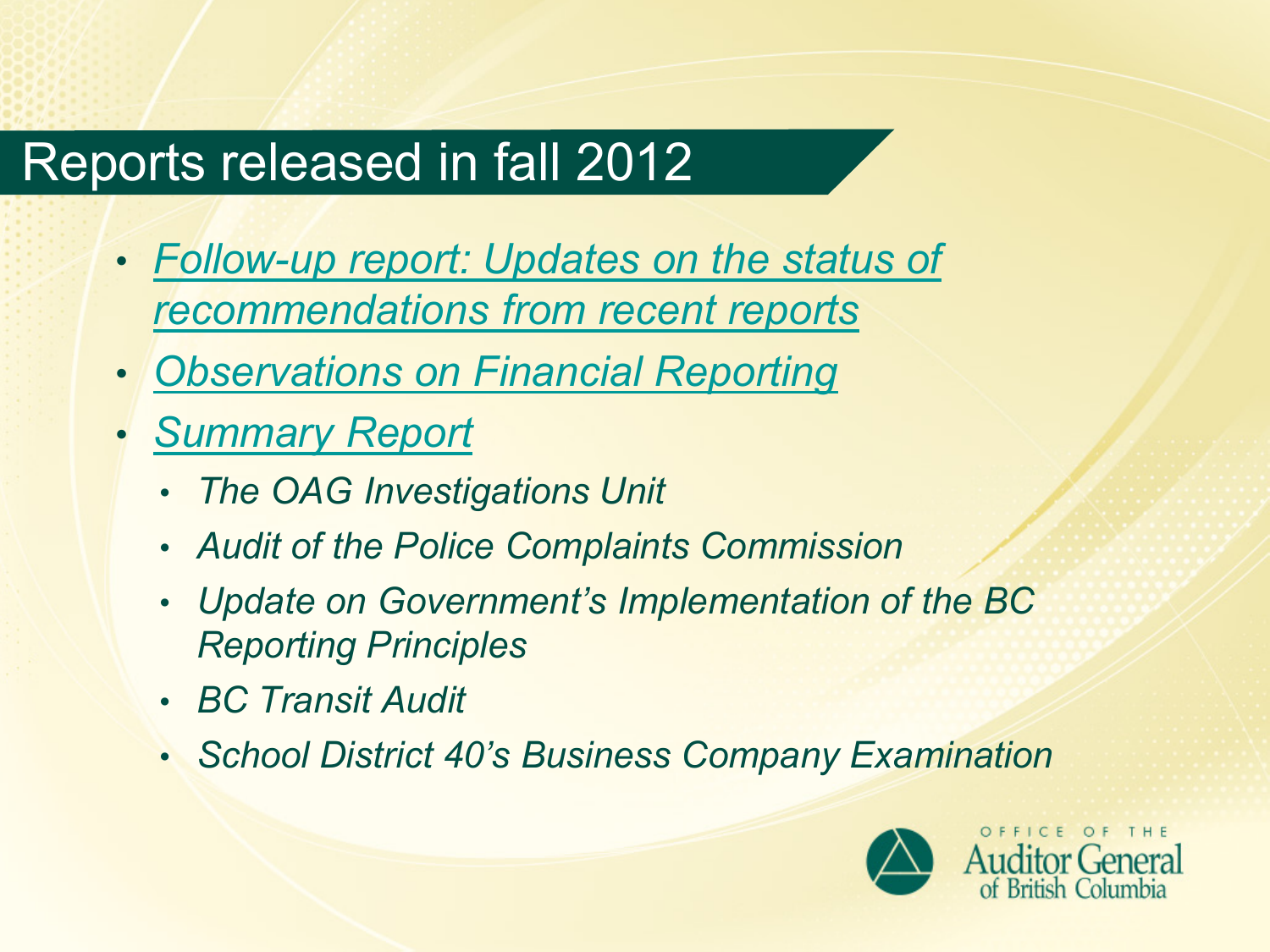# Upcoming Work

- In the next month, we are planning to release reports on:
	- B.C.'s air ambulance service
	- Carbon neutrality in the B.C. government
	- Evergreen Line P3
	- Governance examinations II
	- Board use of information II
	- Follow-ups on implementation of recommendations

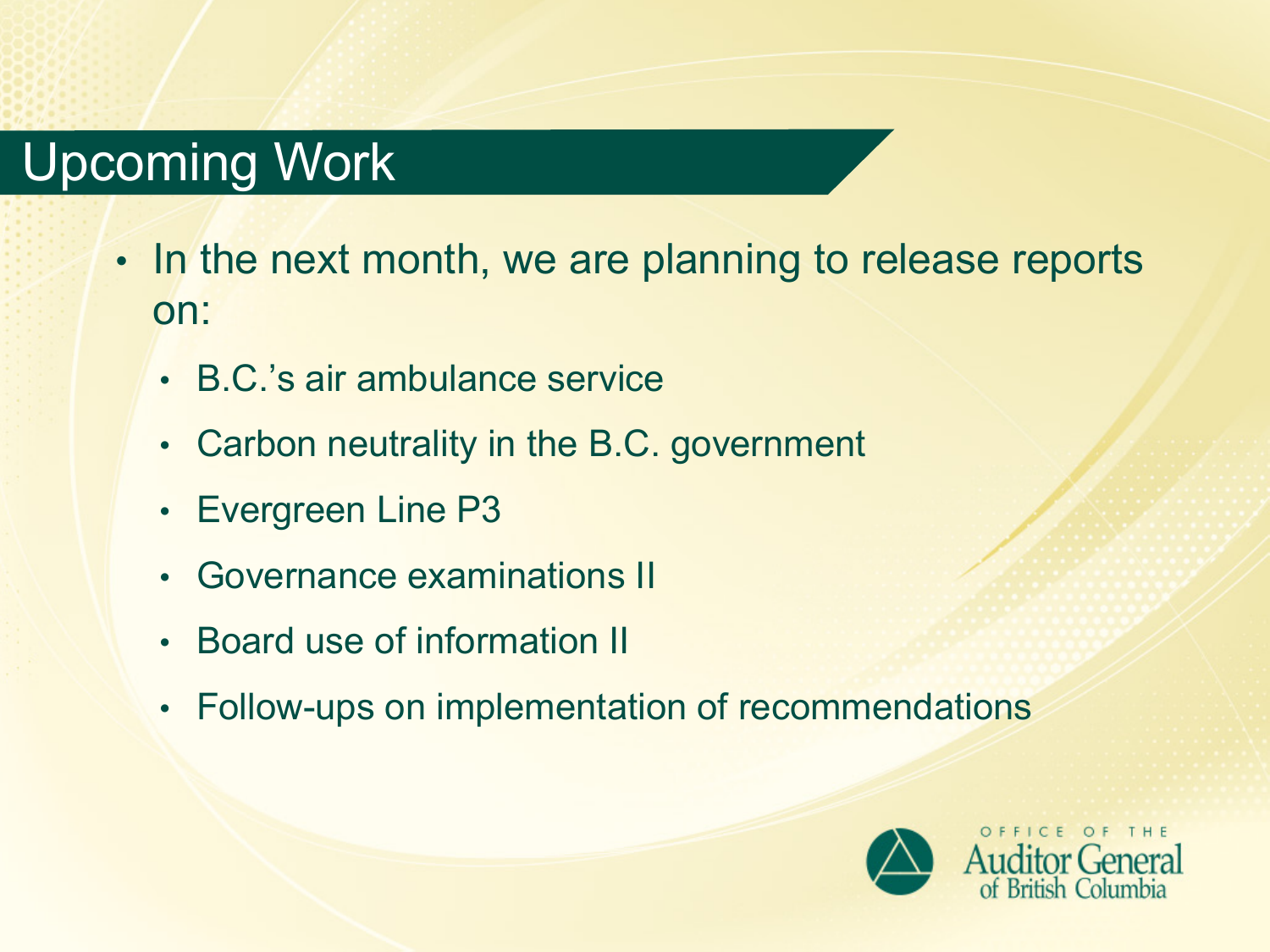### **Summary**

- Auditor General is a multi-faceted role
- Unique aspects of mandate and context recently gave rise to unique circumstances in B.C.
- Revealed challenges in the appointment and reappointment processes
- Made the position and the Office a topic of discussion
- Best possible outcome would be changes that strengthen independence